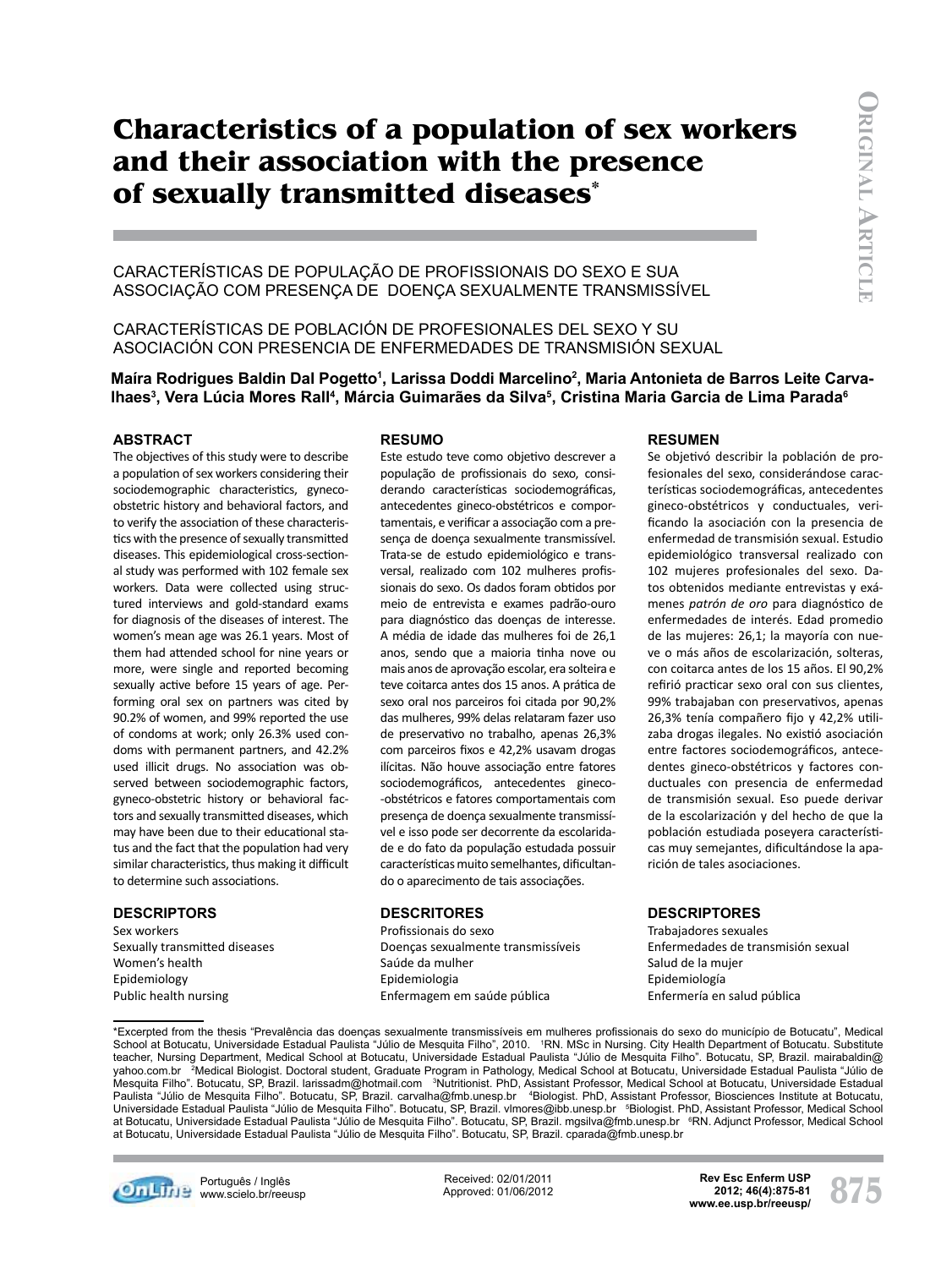

# **INTRODUCTION**

In diverse contexts of the world and, in a particularly relevant way, in developing countries, Sexually Transmitted Diseases (STD) are one of the main determinants of disease burden in populations. The evident differences observed in the prevalence, incidence and morbidity of STDs can be understood in terms of one's biological predisposition to acquire certain infections/ diseases, different sexual behaviors that determine an increased or reduced risk of acquiring such infections, and the cultural and social dimensions where men and women exist $(1)$ .

A study conducted in Brazil to evaluate the perception of women concerning female vulnerability to acquiring STDs/Human Immunodeficiency Virus (HIV) concluded that the interviewed women recognize vulnerability factors in other women and perceived the risk of acquiring STDs/HIV in *other people*, though they did

not consider themselves to be at risk $(2)$ .

Knowledge and attitudes toward STDs are relevant for the entire population. Sex workers (SW), however, present the unique characteristic of having intercourse a large number of times per day, with an increased risk resulting from the use of chemical substances and potential vaginal micro trauma and disturbances of the vaginal ecosystem $(3)$ . Therefore, these workers compose a population vulnerable to STDs not only because of the intense sexual practices of its members, but also because those members experience a range of health and social problems that seem to influence the adoption of risk  $hehavior<sup>(4)</sup>$ 

A qualitative study was conducted in Brazil, with three states in the South, three

in the Northeast, and another three in the Southeast, to evaluate educational intervention projects addressing STDs/AIDS, directed to female sex workers. The study reports the following dilemmas in the profession: discrimination, emotional pressure related to the need to cover up the practice of prostitution, and violence perpetrated by both clients and the police $(5)$ .

This study was proposed to support the health services in the implementation of public policies directed to sex workers, a population historically cast aside by these services. The study's objectives included: to describe the population of sex workers in a medium size city in the interior of the state of São Paulo, Brazil, considering socio-demographic characteristics, gynecological-obstetric information and behavioral history, and verify the association of these characteristics with the presence of STDs.

Sex workers  $(...)$ compose a population vulnerable to STDs not only because of the intense sexual practices of its members, but also because those members experience a range of health and social problems that seem to influence the adoption of risk behavior.

**METHOD**

This epidemiological, cross-sectional and populationbased surveillance study was conducted in Botucatu, a city located in the central region of the state of São Paulo, Brazil with a population of approximately 120,000 inhabitants.

The implementation of the STD/AIDS program in this city occurred in 2002. The staff is composed of a nurse coordinator and four strategic prevention agents. Specifically in relation to female sex workers, the program keeps records of the houses used as residences and workplaces, which are the settings chosen to conduct this investigation. Because this is a floating population, two criteria were adopted to define this study's group: 1- the data collection period was defined, for convenience, between August 2008 and March 2009 and 2 – at least three visits were held in each one of the six places where the women stay. The final population was composed of 102 female sex workers.

#### *Data collection and analysis*

The sex workers were informed about the study and invited to participate; no one refused. After their consent, previously trained strategic prevention agents from the STD/AIDS program interviewed the participants and collected data, ensuring them privacy and confidentiality.

An instrument, specifically developed for this study, addressed socio-demographic variables: age (years), years of schooling, and marital status (married, single, stable union, divorced/separated); obstetrical history: number of deliveries and abortions (none, one, two, three, four or more); vaccination against hepatitis B (yes, no, do not know); gynecological history: contraceptive

method (do not use or name of the method used); menarche and first sexual intercourse (10 to 15 years old, 16 years old or older), STD history (yes, no), year of last pap smear, bleeding after sexual intercourse (yes, no), and behavioral factors: oral sex on partners (yes, no), anal sex (yes, no), vaginal douching (yes, no), vaginal tampon (yes, no), condom at work (yes, no), condom with fixed partner (yes, no, no fixed partner), number of partners in the last week (up to five, more than five), smoking (yes, no), number of cigarettes a day, current use of illegal drugs (yes, no), type of drug used (marijuana, cocaine, crack, others), and consumption of alcohol (yes, no).

After the interview, qualified nursing auxiliaries collected peripheral blood (10ml) for testing syphilis, hepatitis B and HIV. The material was stored in sterile Vacuntainer test tubes (Beckton Dickinson, Rutherford, NJ, USA), then sent to the serology sector of the clinical laboratory at the Medical School at Botucatu for analysis.

**876 Rev Esc Enferm USP www.ee.usp.br/reeusp/ 2012; 46(4):875-81**

**Characteristics of a population of sex workers and their association with the presence of sexually transmitted diseases** *Baldin-Dal Pogetto MR, Marcelino LD, Carvalhaes MABL, Rall VLM, Silva MG, Parada CMGL*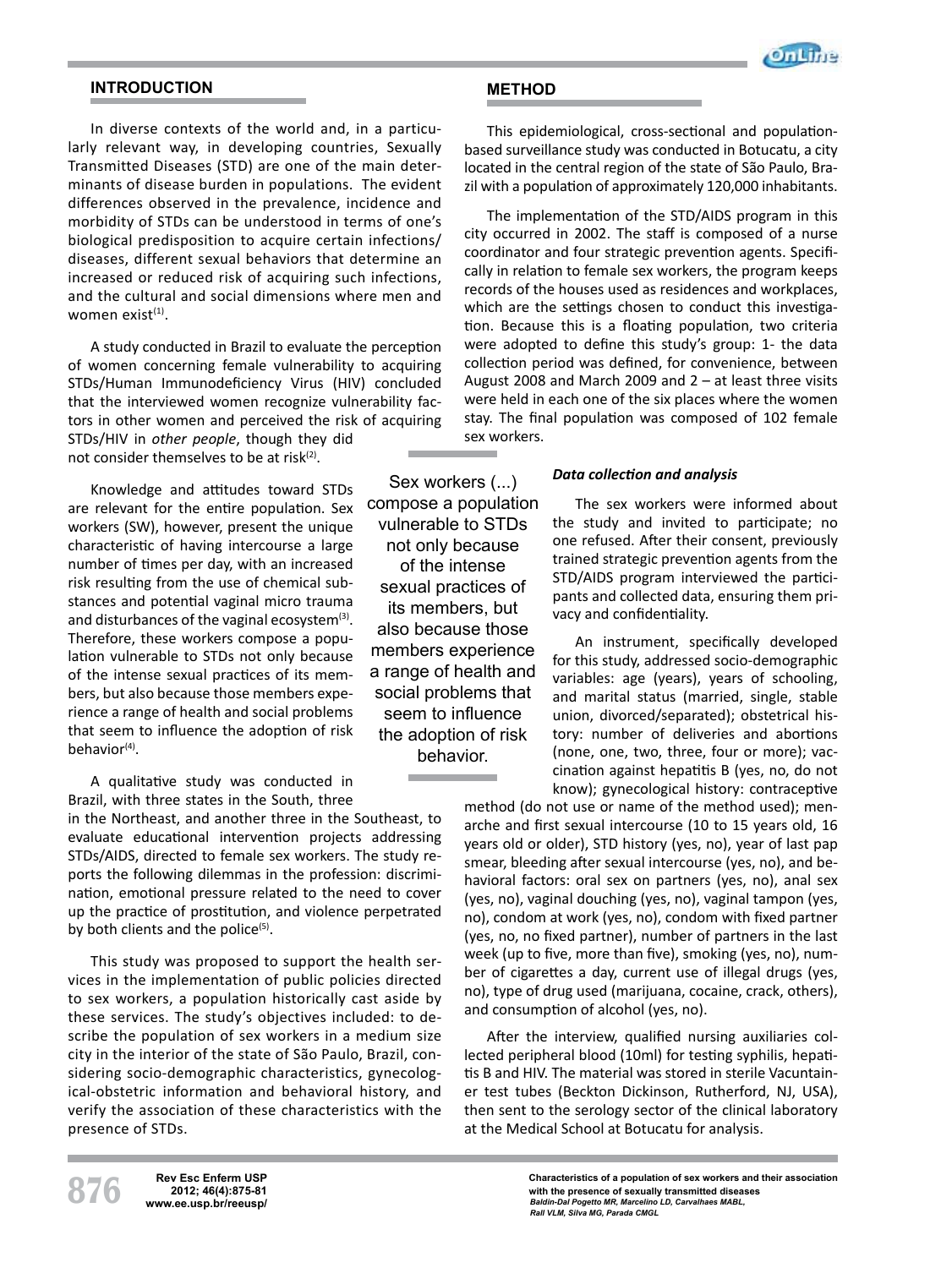

Afterwards, a gynecological exam was performed using a disposable Collins bivalve speculum, sterilized and free of any lubrication. Content from the vaginal fornix was collected using an Ayre spatula. The content was sown in liquid Diamonds medium to test for *trichomonas*  vaginalis (TV) and kept at a temperature between 36°C and 37°C until arriving at the Laboratory of Immunopathology at the Maternal-Fetal Relationship, Department of Pathology of the Medical School at Botucatu, where it was stored in an oven at 37 $\degree$ C.

Cervical secretions to test for *chlamydia trachomatis*  (CT)*, neisseria gonorroheae* (NG) and Human Papilloma Virus (HPV) were collected with a cytobrush. The cervical scrapes to test for *chlamydia trachomatis* and HPV were placed in 15mL Falcon tubes with 1000 µL of Tris-HCl 50mM pH 8.5/EDTA 1mM pH 8.0 (TE) and stored at -20ºC up to the time of processing. The presence of *chlamydia trachomatis* or HPV in cervical secretion was verified through the polymerase chain reaction technique. To test for *neisseria gonorroheae*, the cervical secretion was sown in Thayer Martin medium, while the plates were stored in an anaerobic jar until arriving to the Microbiology and Immunology Institute of Biosciences at the *Universidade Estadual Paulista* for processing.

Transportation of the all material collected was done by one of the authors at most three hours after collection. The following diagnostic criteria were adopted for the exams: hepatitis B, syphilis, and anti-HIV (reactive, non-reactive); CT, TV, NG and HPV (positive, negative).

A database was built in Excel version 12.0 to store data, which were later analyzed using the statistical software Epiinfo 3.5.1. A Master's student from the field of biostatistics entered the entirety of the data and consistency was verified through verification and comparison of distribution of frequencies in associated questions; identified errors were corrected. For the final analysis of data, a dichotomous variable was used: present or absent STD.

The frequencies of sex workers according to socioeconomic, demographic and behavioral variables are presented. Statistical analysis was performed through Chi-square test  $(\chi^2)$ , with level of significance fixed at α=0.05 and the computation of Odds Ratio and confidence interval (CI 95%).

#### *Ethical procedures*

This study was approved by the local Ethics Research Committee (Protocol Of. 453/08 - CEP) and complied with all guidelines concerning research involving human beings. The women consented to participate in the study and provided written informed consent.

The results from the exams were reported to the women by one of the authors and all the sex workers diagnosed with an STD were immediately provided cared or sent for treatment according to the city's protocol.

This study was conducted with financial support exclusively provided by the São Paulo Research Foundation (Process FAPESP 2008/58177-5).

# **RESULTS**

The average age of the studied population was 26.1 years old  $(\pm 6.8$  years olds). In relation to education, most reported nine or more years of schooling (53.0%), while 36.3% had between five and eight years, and 10.7% had up to four years of schooling. Most were single (71.6%); 26.5% had no children, and 27.5% had a single child. A history of abortion was reported by 36.2% of women; 29.4% had not been vaccinated against hepatitis B (data not presented in tables).

With regard to the participants' gynecological history, most women experienced menarche (94.1%) and their first sexual intercourse (59.8%) before the age of 15; 94 women (92.2%) used some contraceptive method; the most frequent choice among these was the male condom (38.3%), followed by a combination of hormonal and barrier methods (30.9%), hormonal contraceptive only (23.5%), sterilization (5.3%), female condom (1.0%), and an intrauterine device (1.0%). Only 23 women (22.5%) reported a previous STD. The percentage of sex workers who had never received Pap smear testing and those reporting vaginal bleeding after sexual relations were low: 8.8% and 12.7%, respectively. Of the 93 women who had previously received a Pap smear, 63.4% had it at least three years before the data collection (data not presented in tables).

In relation to sexual and hygiene behavior, all women practiced vaginal sex, 90.2% reported the practice of oral sex on their partners, and 37.3% reported anal sex. Vaginal douching was reported by 64.7% of women and 50.0% reported the use of vaginal tampons. The use of condoms at work was reported by 99.0% of the sex workers, though only 26.3% used condoms with their fixed partners. The number of partners reported by women in the seven days preceding their inclusion in the study was up to five for 72.5% of them. A total of 68.6% were smokers, 84.3% consumed alcohol, and 42.2% used illegal drugs (Table 1).

The prevalence of STDs in the studied population of sex workers was 71.6%, while HPV was, by itself, the most frequent agent (45.1%), followed by chlamydia trachomatis (2.9%) and syphilis (1.0%). Considering mixed infections, the most frequent was chlamydia trachomatis and HPV (15.6%) followed by trichomonas vaginalis and HPV (2.0%); syphilis and HPV (2.0%); trichomonas vaginalis, chlamydia trachomatis and HPV (1.0%); syphilis, HPV and chlamydia trachomatis (1.0%), and HIV and HPV (1.0%). None of the women were diagnosed with neisseria gonorrhoeae or Hepatitis B (data not presented in tables).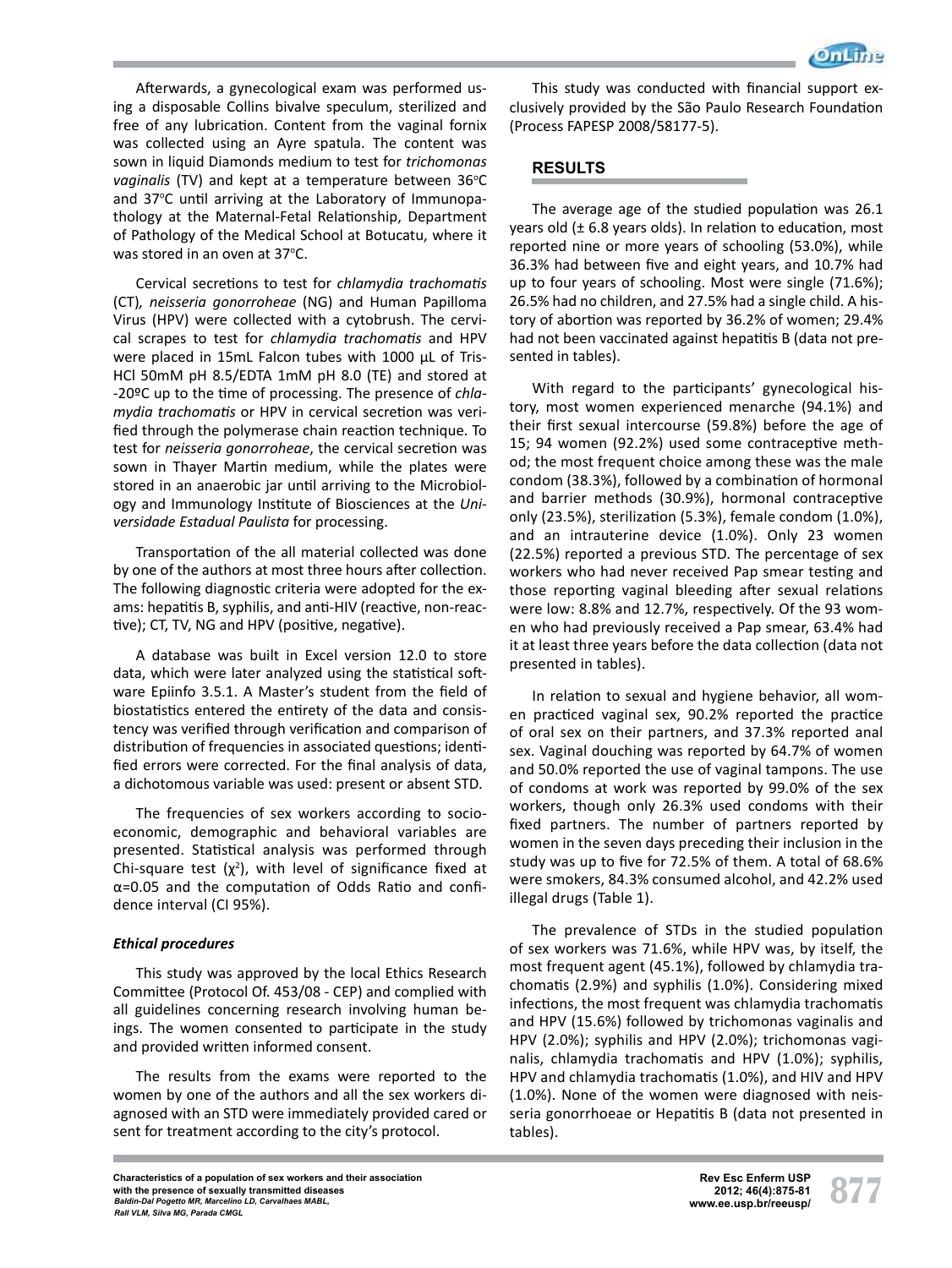

**Table 1** – Behavioral factors of the studied sex workers – Botucatu, SP, Brazil – 2009

**Table 2** – Presence of STDs in sex workers according to age, gynecological and behavioral variables – Botucatu, SP, Brazil 2009

| Variables                                                  | N   | $\frac{0}{0}$ |
|------------------------------------------------------------|-----|---------------|
| Oral sex                                                   |     |               |
| Yes                                                        | 92  | 90.2          |
| Anal sex                                                   |     |               |
| Yes                                                        | 38  | 37.3          |
| <b>Vaginal douching</b>                                    |     |               |
| Yes                                                        | 66  | 64.7          |
| Vaginal tampon                                             |     |               |
| Yes                                                        | 51  | 50.0          |
| Use condom at work                                         |     |               |
| Yes                                                        | 101 | 99.0          |
| Fixed partner*                                             |     |               |
| Yes                                                        | 80  | 78.4          |
| Use (male or female) condom with fixed partner<br>$(n=80)$ |     |               |
| Yes                                                        | 21  | 26.3          |
| Number of partners in the last 7 days                      |     |               |
| None                                                       | 2   | 2.0           |
| Up to $5$                                                  | 74  | 72.5          |
| More than 5                                                | 26  | 25.5          |
| Smoking                                                    |     |               |
| Yes                                                        | 70  | 68.6          |
| Cigarettes per day (n=70)                                  |     |               |
| Up to $25$                                                 | 50  | 71.4          |
| More than 25                                               | 20  | 28.6          |
| Use alcohol at work                                        |     |               |
| Yes                                                        | 86  | 84.3          |
| Use illegal drugs                                          |     |               |
| Yes                                                        | 43  | 42.2          |
| Type of illegal drug (n=43)                                |     |               |
| Cocaine                                                    | 13  | 30.2          |
| Marijuana                                                  | 9   | 20.9          |
| Crack                                                      | 3   | 7.0           |
| Associations (marijuana, cocaine and crack)                | 18  | 41.9          |

Sexual relationship with personal involvement and commitment not including any kind of payment . Note: (n=102)

There was no statistical significance between the presence of STD and age, and the studied gy- necological and behavioral variables, as shown in Table 2.

| <b>Variables</b>                                      | Yes<br>N | $\frac{0}{0}$ | No<br>N | $\frac{0}{0}$ | p value | OR (CI 95%)                 |
|-------------------------------------------------------|----------|---------------|---------|---------------|---------|-----------------------------|
| Age in years                                          |          |               |         |               | 0.3434  | $1.5(0.63 - 3.73)$          |
| Up to 26 years old                                    | 50       | 74.6          | 17      | 25.4          |         |                             |
| Above 26 years old                                    | 23       | 65.7          | 12      | 34.3          |         |                             |
| <b>First sexual intercourse</b><br>up to 15 years old |          |               |         |               | 0.8779  | 1.8 (0.44-2.56)             |
| Yes                                                   | 44       | 72.1          | 17      | 27.9          |         |                             |
| N <sub>0</sub>                                        | 29       | 70.7          | 12      | 29.3          |         |                             |
| <b>History of SDT</b>                                 |          |               |         |               | 0.7770  | $1.2(0.40-3.32)$            |
| Yes                                                   | 17       | 73.9          | 6       | 26.1          |         |                             |
| N <sub>0</sub>                                        | 56       | 70.9          | 23      | 29.1          |         |                             |
| <b>Bleeding after sexual intercourse</b>              |          |               |         |               |         | $0.2642$ 2.4 $(0.49-11.54)$ |
| Yes                                                   | 11       | 84.6          | 2       | 15.4          |         |                             |
| N <sub>o</sub>                                        | 62       | 69.7          | 27      | 30.3          |         |                             |
| Contraceptive                                         |          |               |         |               | 0.5536  | $1.6(0.34-7.04)$            |
| Yes                                                   | 68       | 72.3          | 26      | 27.7          |         |                             |
| No                                                    | 5        | 62.5          | 3       | 37.5          |         |                             |
| Pap smear                                             |          |               |         |               | 0.6654  | $0.7(0.13 - 3.57)$          |
| Yes                                                   | 66       | 71.0          | 27      | 29.0          |         |                             |
| N <sub>0</sub>                                        | 7        | 77.8          | 2       | 22.2          |         |                             |
| Oral sex                                              |          |               |         |               | 0.9078  | $1.0(0.26-4.53)$            |
| Yes                                                   | 66       | 71.7          | 26      | 28.3          |         |                             |
| No                                                    | 7        | 70.0          | 3       | 30.0          |         |                             |
| Anal sex                                              |          |               |         |               | 0.4127  | $1.5(0.58-3.65)$            |
| Yes                                                   | 29       | 76.3          | 9       | 23.7          |         |                             |
| No                                                    | 44       | 68.8          | 20      | 31.1          |         |                             |
| Vaginal douching                                      |          |               |         |               | 0.2041  | $1.8(0.73 - 4.27)$          |
| Yes                                                   | 50       | 75.8          | 16      | 24.2          |         |                             |
| N <sub>0</sub>                                        | 23       | 63.9          | 13      | 36.1          |         |                             |
| Vaginal tampon                                        |          |               |         |               | 0.2724  | $0.6(0.25-1.46)$            |
| Yes                                                   | 34       | 66.7          | 17      | 33.3          |         |                             |
| No                                                    | 39       | 76.5          | 12      | 32.5          |         |                             |
| Smoking                                               |          |               |         |               | 0.6696  | $1.2(0.48-3.04)$            |
| Yes                                                   | 51       | 72.9          | 19      | 27.1          |         |                             |
| No                                                    | 22       | 68.8          | 10      | 31.3          |         |                             |
| Alcohol<br>consumption                                |          |               |         |               | 0.7854  | $1.8(0.36 - 3.73)$          |
| Yes                                                   | 62       | 72.1          | 24      | 27.9          |         |                             |
| N <sub>0</sub>                                        | 11       | 68.8          | 5       | 31.3          |         |                             |
| <b>Illegal drugs</b>                                  |          |               |         |               | 0.9201  | $1.0(0.43 - 2.50)$          |
| Yes                                                   | 31       | 72.1          | 12      | 27.9          |         |                             |
| N <sub>0</sub>                                        | 42       | 71.2          | 17      | 28.8          |         |                             |
| <b>Fixed partner</b>                                  |          |               |         |               | 0.6908  | $1.2(0.44 - 3.42)$          |
| Yes                                                   | 58       | 72.5          | 22      | 27.5          |         |                             |
| No                                                    | 15       | 68.2          | 7       | 31.8          |         |                             |

Nota: (n=102)

# **DISCUSSION**

One of the advantages of this study was the adoption of a strategy that enabled us to identify and obtain agreement from most of the sex workers who worked in an organized manner in the city. To ensure the representativeness of the studied population, we included individuals in the study who maintained bonds of trust with the potential participants $(6)$ . The strategic prevention agents from the city's STD/AIDS program made all the prior contacts required to perform the interviews. Considering however, that not all sex workers in the city are included in this program, a significant number of women may have been excluded from the study; such a limitation should be addressed in future studies.

**878 Rev Esc Enferm USP**<br>2012; 46(4):875-81<br>www.ee.usp.br/reeusp/ **www.ee.usp.br/reeusp/**

**Characteristics of a population of sex workers and their association with the presence of sexually transmitted diseases** *Baldin-Dal Pogetto MR, Marcelino LD, Carvalhaes MABL, Rall VLM, Silva MG, Parada CMGL*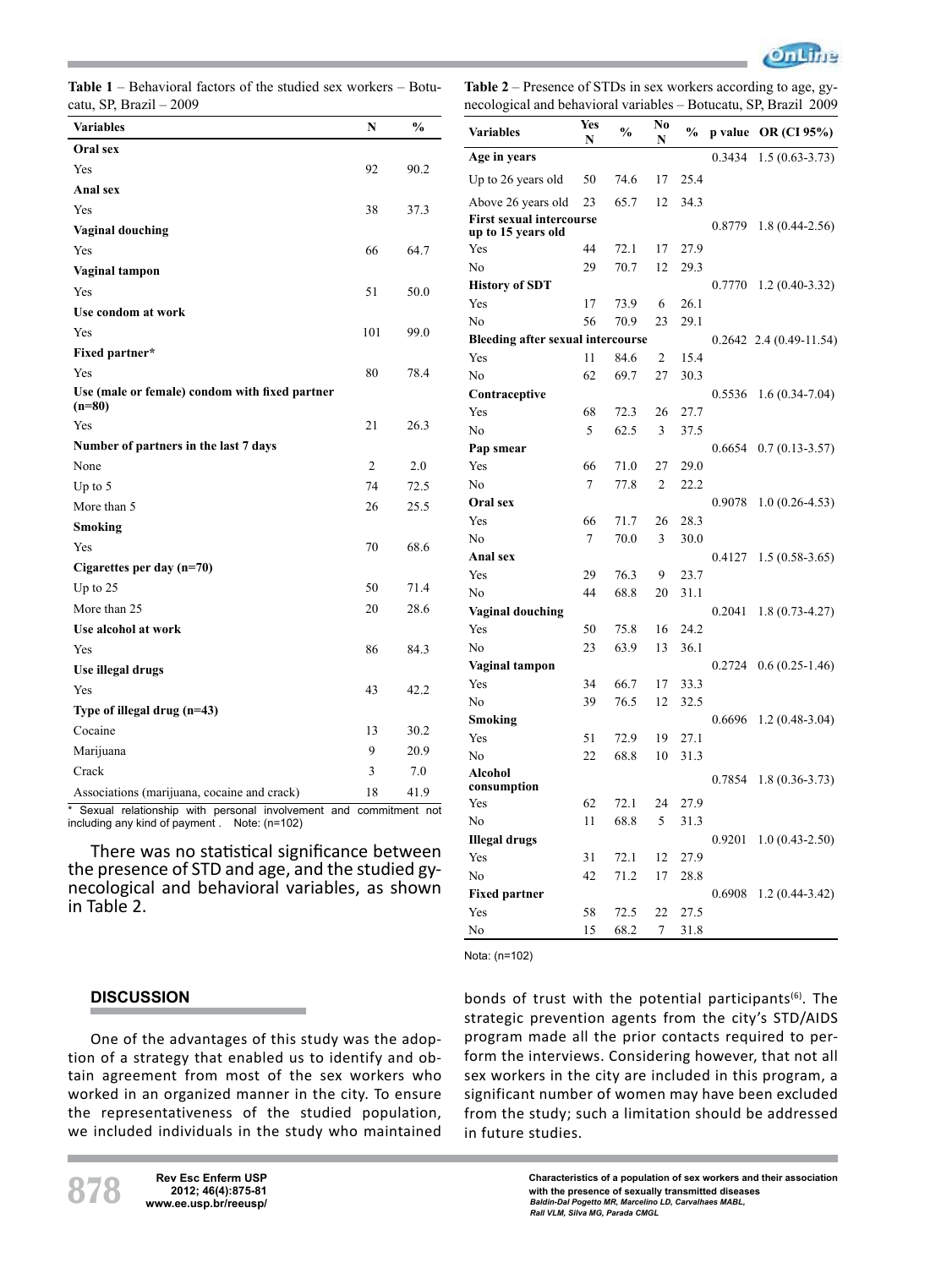

Detailed data were collected from the female sex workers in Botucatu, SP, Brazil, especially in relation to socio-demographic aspects, gynecological, obstetrical, and sexual histories, and protective and risk behavior in relation to STDs. Such information can support the development of local public policies aiming to include sex workers in the health services and the establishment of actions focused on their real needs.

Prostitution is a profession that deals directly with sexuality and, since young women in general arouse the interest of the male population, it is not difficult to find them working as sex workers, including adolescents<sup>(7)</sup>. However, the average age of the participants observed in this study was relatively high and similar to that described in other Brazilian<sup>(8-12)</sup> and international studies<sup>(4)</sup>.

Most of the studied sex workers had nine or more years of schooling, more than as reported in another study conducted in Ribeirão Preto, SP, Brazil where 70% of the studied population had eight years of schooling at  $most<sup>(6)</sup>$ , while 10.7% had up to four years. Association with STDs was not observed in this group, which indicates that the work developed in Ribeirão Preto concerning preventive actions implemented in the field is appropriate.

More than half of the studied participants reported the first sexual intercourse before the age of 15, earlier than the age observed by a study conducted in Santos, SP, Brazil in 2007 with a group of sex workers, who more frequently reported their first sexual intercourse occurring between 15 and 16 years old $(111)$ . The relevance of early sexual activity in relation to STDs is controversial; it is both indicated as a factor of propagation and vulnerability $(7)$ and at the same time not counted as a risk factor<sup> $(12)$ </sup>.

A total of 26.5% of the sex workers had no children, a frequency below the 55.0% found in Umuarama, PR, Brazil $(11)$ . In relation to previous history of STDs, the prevalence was also below that observed among sex workers in Guatemala<sup>(4)</sup> and China<sup>(13)</sup>. We have, however, to consider a potential underestimation of STDs in Botucatu since this population faces difficult access to health services, a fact that became evident before the implementation of the STD/AIDS Program.

One quarter of the sex workers reported more than five partners in the week before data collection. The relevance of the number of partners refers to its potential association with STDs. The Brazilian Ministry of Health considers that having more than one sexual partner in a period of three months is a risk factor for acquiring an  $STD<sup>(14)</sup>$ . Observing such an association in this study was not possible, because all the studied sex workers exceeded this limit.

Studies show that vaginal douching (with water, water mixed with salt, or with commercial products, among others) is a common practice among women worldwide $(15)$ . There is some evidence that its frequent use can increase

the vulnerability of women to sexually transmitted agents because douching alters the vaginal ecosystem. A metaanalysis reviewing 13 studies reports an association between warm douching and pelvic inflammatory disease $(16)$ . The use of vaginal douching is a practice common among the sex workers in Botucatu, as it is among Chinese women<sup>(17)</sup>.

In relation to sexual practice, oral sex was more frequently reported than anal sex. Such a finding is similar to that reported by another Brazilian study: 82.4% and 39.8% respectively<sup>(18)</sup>. We note that the risk of acquiring an STD through anal sex is higher when compared to vaginal or oral sex because the anus and rectum are covered by mucosae rich in blood vessels and scrapes and cuts may occur during penetration<sup>(19)</sup>. Additionally, the local genital tract has immune competence to prevent breaching of the epithelial barrier and systemic immunity acts later to reinforce or replace the genital tract's response<sup>(20)</sup>.

Even though almost all women reported the use of condoms with clients, many did not use them with their fixed partners: 80 (78.4%) sex workers reported a fixed partner and only 26.3% used condoms with them. Other studies also report the low frequency of condoms with fixed partners<sup>(2.5.21)</sup>. These findings confirm the conception that the main predictive factor for not using condoms in the population in general is the existence of a fixed partner $(22)$ . In the case of the sex workers, this behavior may be a way to differentiate an affective relationship from a commercial one, as already observed in a study conducted in Ribeirão Preto, SP, Brazil with sex workers and transvestites<sup>(5)</sup>.

We also note that the frequency with which condoms are used at work by the sex workers in Botucatu was higher than that found in other studies:  $61.3\%^{(11)}$  and  $62.5\%^{(21)}$ . It shows that the studied women adopt preventive measures in their work, which may be related to their high educational level or educational actions that have been implemented. However, these women should be encouraged to use condoms in all sexual relations to achieve effective protection against SDTs. In fact, 22.5% of them reported at least one previous STD, a factor that varies across Brazilian studies<sup>(6-7)</sup>.

The consumption of alcohol observed in this study was high: 86 (84.3%) women reported alcohol consumption and 42.2% reported the use of illegal drugs. It is possible that the consumption of these substances occurs due to their potential to reduce inhibition, facilitating work, as suggested by another study<sup>(5)</sup>. This is, therefore, a new area for the heath services to intervene: discouraging the excessive consumption of alcohol and other drugs (illegal or not) by sex workers.

Another factor that deserves attention is the high prevalence of STDs among sex workers. A study conducted in six Brazilian capitals to estimate the prevalence of these diseases included pregnant women to estimate sexually active women, as internationally recommended, and reported a prevalence of STDs in 42% of the cases<sup>(23)</sup>.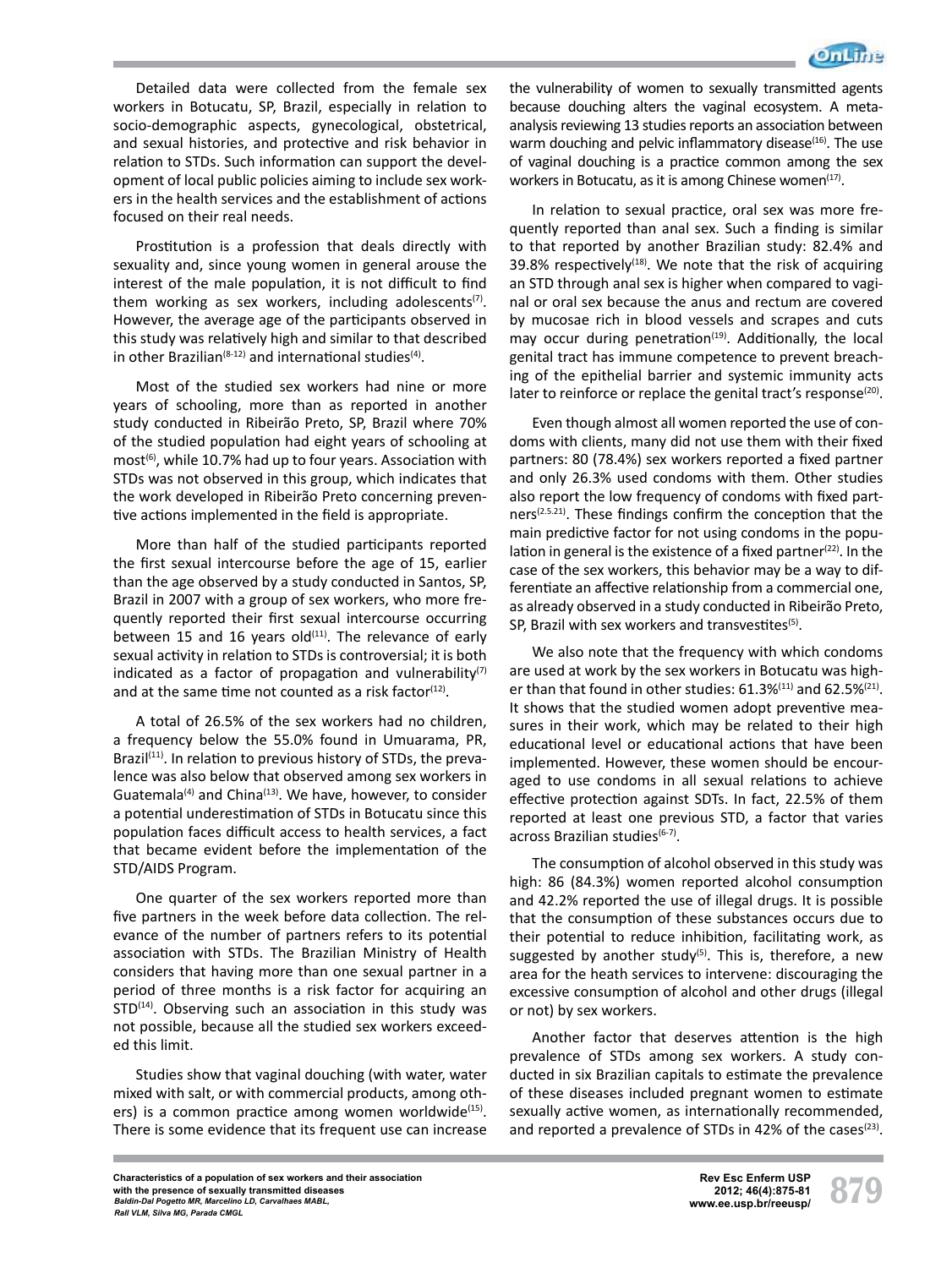

Approximately three out of four sex workers in this study were diagnosed with an STD, indicating that despite some positive actions, such as the use of condoms at work, these women remain vulnerable to diseases, a fact that also deserves the attention of managers and workers in healthcare services.

# **CONCLUSION**

Association among socio-demographic factors, gynecological and obstetrical history and behavioral factors and Sexually Transmitted Diseases (STDs) was not

# **REFERENCES**

- 1. Bastos FI, cunha CB, Hacker MA. Sinais e sintomas associados às doenças sexualmente transmissíveis no Brasil, 2005. Rev Saúde Pública. 2008;42 Supl 1:98-108.
- 2. Silva CM, Vargens OMC. Women's perception about female vulnerability to STD and HIV. Rev Esc Enferm USP [Internet]. 2009 [cited 2010 Dez 11];43(2):401-6. Available from: http:// www.scielo.br/pdf/reeusp/v43n2/en\_a20v43n2.pdf
- 3. Giraldo PC, Amaral RLG, Gonçalves AK, Vicentini R, Martins CH, Giraldo H, et al. Influência da freqüência de coitos vaginais e da prática de duchas higiênicas sobre o equilíbrio da microbiota vaginal. Rev Bras Ginecol Obstet. 2005;27(5):257- 62.
- 4. Malta M, Monteiro S, Lima RMJ, Bauken S, Marco A, Zuim GC, et al. HIV/AIDS risk among female sex workers who use crack in Southern Brazil. Rev Saúde Pública. 2008;42 (5):830-7.
- 5. Guimarães K, Merchán-Hamann E. Comercializando fantasias: a representação social da prostituição, dilemas da profissão e a construção da cidadania. Estudos Fem. 2005;13(3):525-44.
- 6. Passos ADC, Figueiredo JFC. Fatores de risco para doenças sexualmente transmissíveis entre prostitutas e travestis de Ribeirão Preto (SP), Brasil. Pan Am J Public Health. 2004;16(2):95-101.
- 7. Aquino PS, Nicolau AIO, Moura ERF, Pinheiro AKB. Perfil sociodemográfico e comportamento sexual de prostitutas de Fortaleza - CE. Texto Contexto Enferm. 2008;17(3):427-34.
- 8. Pires IC, Miranda AEB. Prevalência e fatores correlatos de infecção pelo HIV e Sífilis em prostitutas atendidas em Centro de Referência DST/AIDS. Rev Bras Ginecol Obstet. 1998;20(3):151-4.
- 9. Benzaken AS, Garcia EG, Sardinha JCG, Pedrosa VL, Loblein O. Baixa prevalência de DST em profissionais do sexo no município de Manacapuru – interior do estado do Amazonas, Brasil. J Bras Doenças Sex Transm. 2002;14(4):9-12.

observed in this study. This lack of association may be related to the fact that this population has very similar characteristics, hindering the observation of associations. It may also be related to the small number of participants or the absence of variables that could reveal such associations and which can be considered in future research.

Nevertheless, the prevalence of STDs and the consumption of alcohol and illegal drugs among the studied population was high and healthcare services should implement inclusive actions focused on sex workers and intervene in the situations revealed by this study.

- 10. Benzaken AS, Galbán E, Sardinha JCG, Pedrosa VL, Loblein O. Percepção de risco de DST e mudanças no comportamento sexual das trabalhadoras do sexo do município de Manacapuru, do interior do amazonas, Brasil. J Bras Doenças Sex Transm. 2003;15(2):9-14.
- 11. Silva NG, Peres CA, Morell MGGP, Areco KN. Fatores associados à infecção pelo HIV em trabalhadores do sexo [TS] em Santos – SP. Saúde Coletiva. 2007;18(4):168-72.
- 12. Correa NAB, Matumoto FH, Lonardoni MVC. Doenças sexualmente transmissíveis em mulheres profissionais do sexo, Umuarama, Estado do Paraná. RBAC. 2008;40(3):209-13.
- 13. Sabidó M, Giardina F, Hernández G, Fernández VH, Mozon JE, Ortiz R, et al. The UALE Project: decline in the incidence of HIV and sexually transmitted infections and increase in the use of condoms among sex workers in Guatemala. J Acquir Inmune Defic Syndr. 2009; 51 Suppl 1:S35-41.
- 14. Ding Y, Detels R, Zhao Z, Zhu Y, Zhu G, Zhang B, et al. HIV infection and sexually transmitted diseases in female commercial sex workers in China. J Acquir Immune Defic Syndr. 2005;38(3):314-9.
- 15. Brasil. Ministério da Saúde; Secretaria de Vigilância em Saúde. Programa Nacional de DST e Aids. Manual de bolso das doenças sexualmente transmissíveis. Brasília; 2006.
- 16. Reed BD, Ford K, Wirawan DN. The Bali STD/AIDS study: association between vaginal hygiene practices and STDs among sex workers. Sex Trans Infect. 2001;77(1):46-52.
- 17. Zhang J, Thomas AG, Leybovich E. Vaginal douching and adverse health effects: a meta-analysis. Am J Public Health. 1997;87(7):1207-11.
- 18. Wang B, Li X, Stanton B, Yang H, Fang X, Zhao R, et al. Vaginal Douching, Condom Use, and Sexually Transmitted Infections Among Chinese Female Sex Workers. Sex Transm Dis. 2005;32(11):696-702.